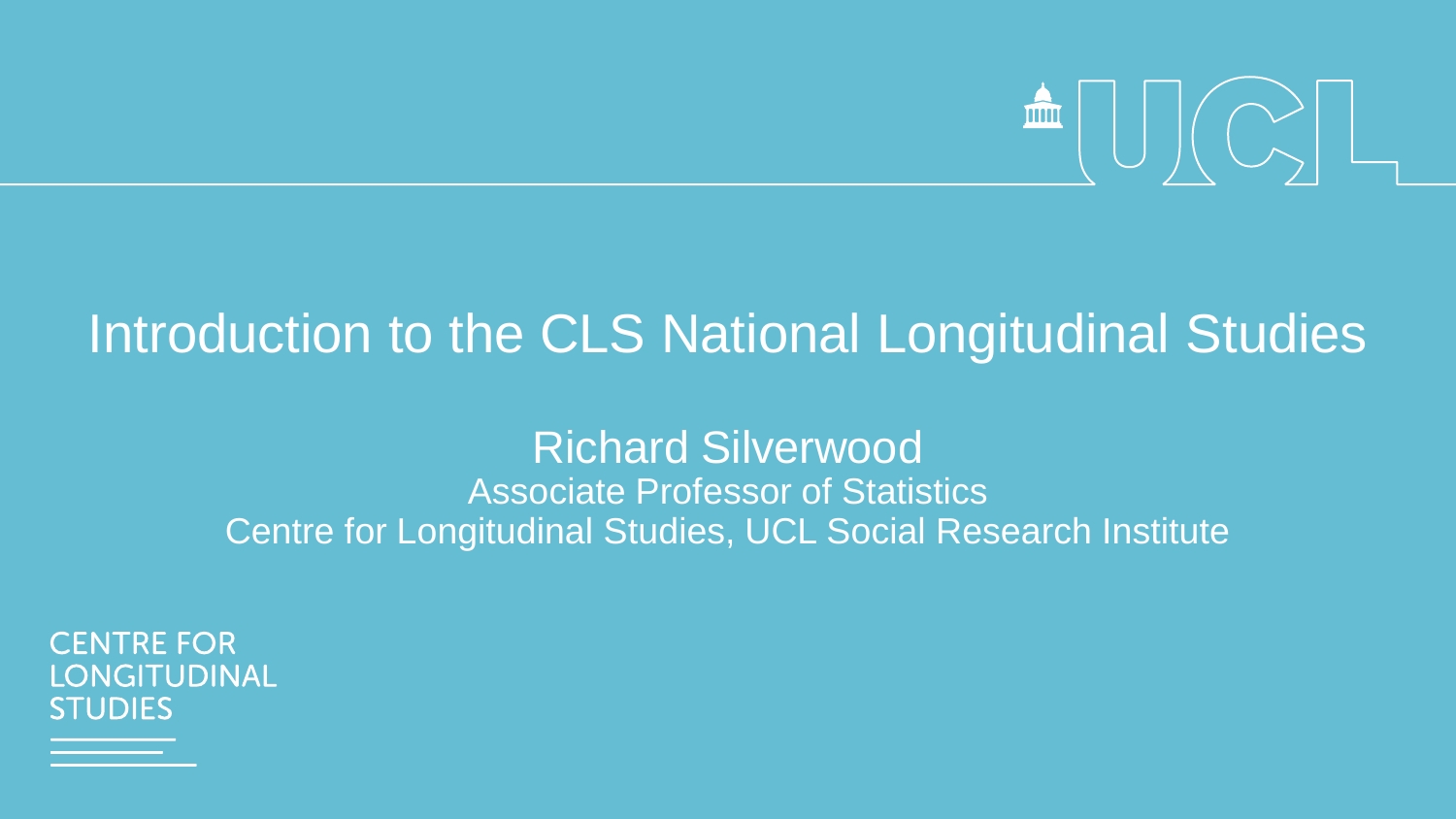### What we do at CLS

We run four major national longitudinal studies, which follow people throughout life – "from cradle to grave".

We are funded by the ESRC as a 'resource centre' – to provide data to the wider scientific community.

- **Scientific development and design of the studies.**
- **Training, capacity building, and user support.**
- **Research strong multidisciplinary group.**
- Deposit of data at UK Data Service.

CENTRE FOR NGITUDINAL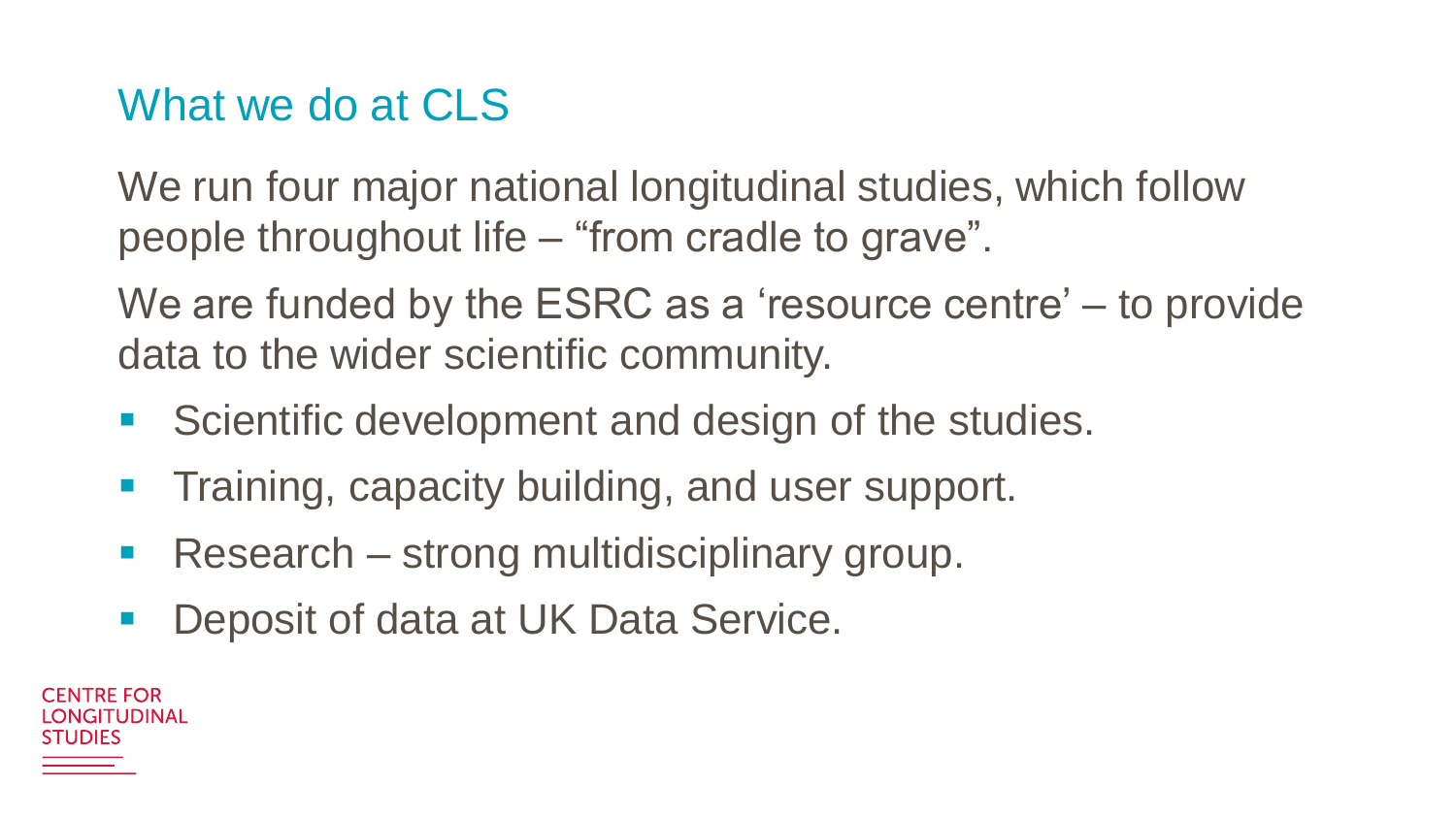## We follow people from 'cradle to grave'



| <b>National Child Development Study 1958</b> |      | $N \approx 17k$ |                 |                 |      |
|----------------------------------------------|------|-----------------|-----------------|-----------------|------|
| <b>British Cohort Study 1970</b>             |      |                 | $N \approx 17k$ |                 |      |
| <b>Next Steps (1989-90)</b>                  |      |                 |                 | $N \approx 16k$ |      |
| Millennium Cohort Study (2000-02)            |      | $N \approx 19k$ |                 |                 |      |
| 1920                                         | 1940 | 1960            | 1980            | 2000            | 2020 |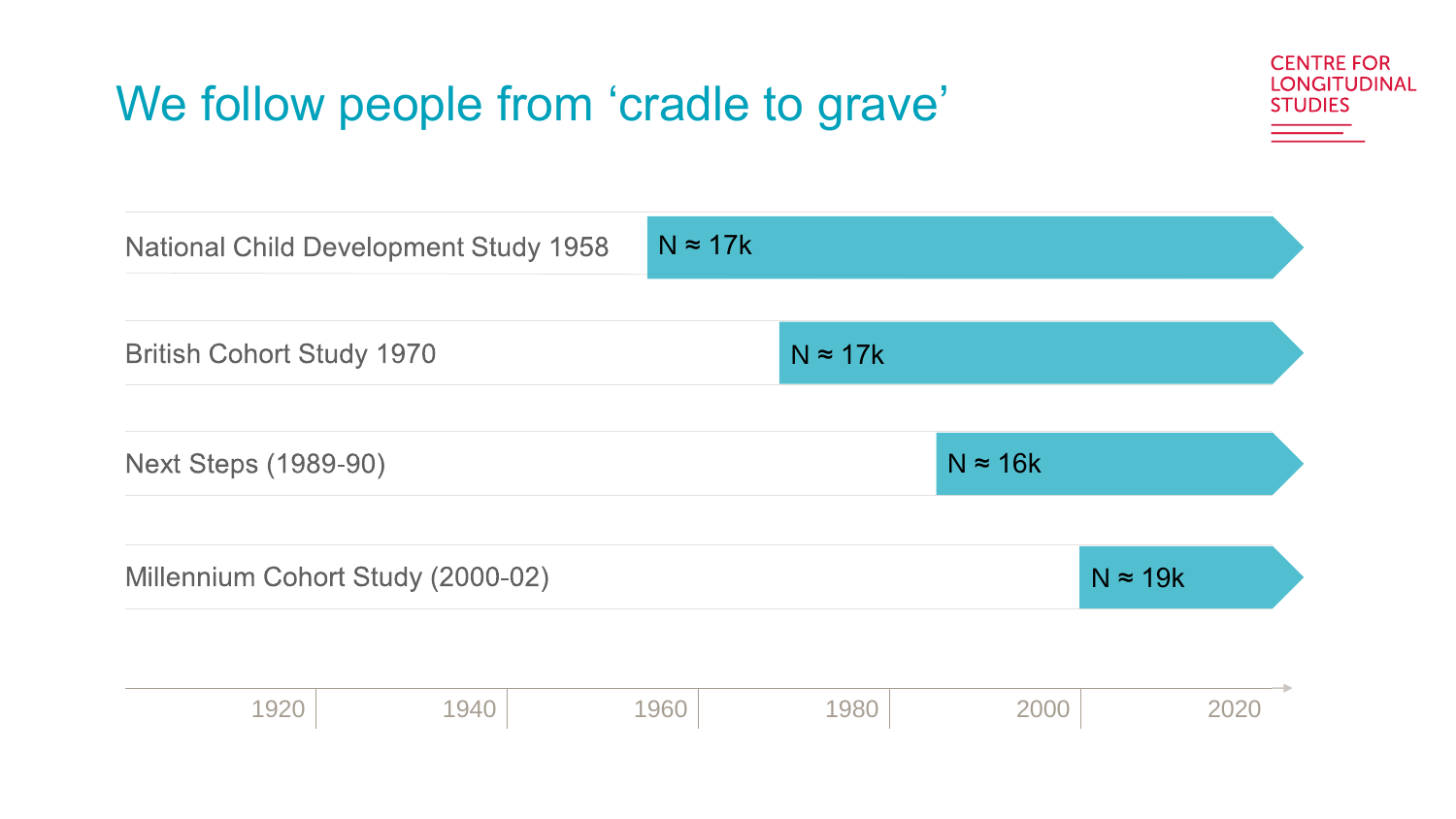### CLS research team

- **CLS** is a truly multidisciplinary group.
- CLS staff have backgrounds in economics, sociology, psychology, epidemiology, demography, statistics, mixedmethods research, survey methods and policy evaluation.
- The team are experienced in using the CLS datasets and other UK/International longitudinal surveys.

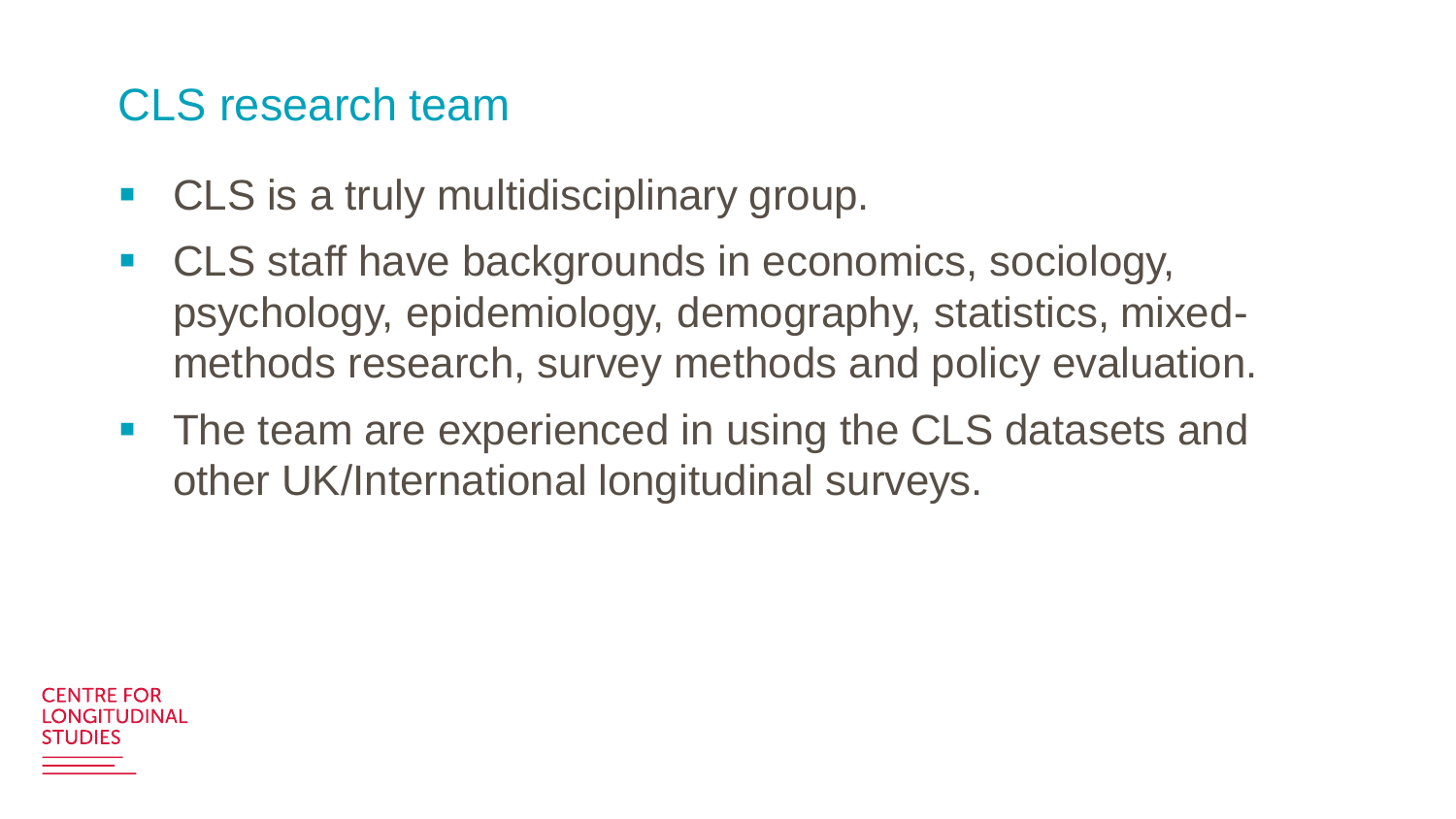## CLS scientific themes – What the CLS research team does

- **IMPROVING SOCIAL MODILITY AND GENERATIONAL CHANGE**
- **Tackling the obesity challenge**
- **IMPROVING METAL HEALTH ACROSS the whole of life**
- **EXECOGNITIVE DEVELOPMENT AND COGNITIVE decline**
- **Healthy ageing and productive working older lives**
- **Families and intra-household dynamics**
- **Applied statistical methods**
- **Survey methods**
- **Social genomics**

| <b>CENTRE FOR</b>  |
|--------------------|
| <b>LONGITUDINA</b> |
| <b>STUDIES</b>     |
|                    |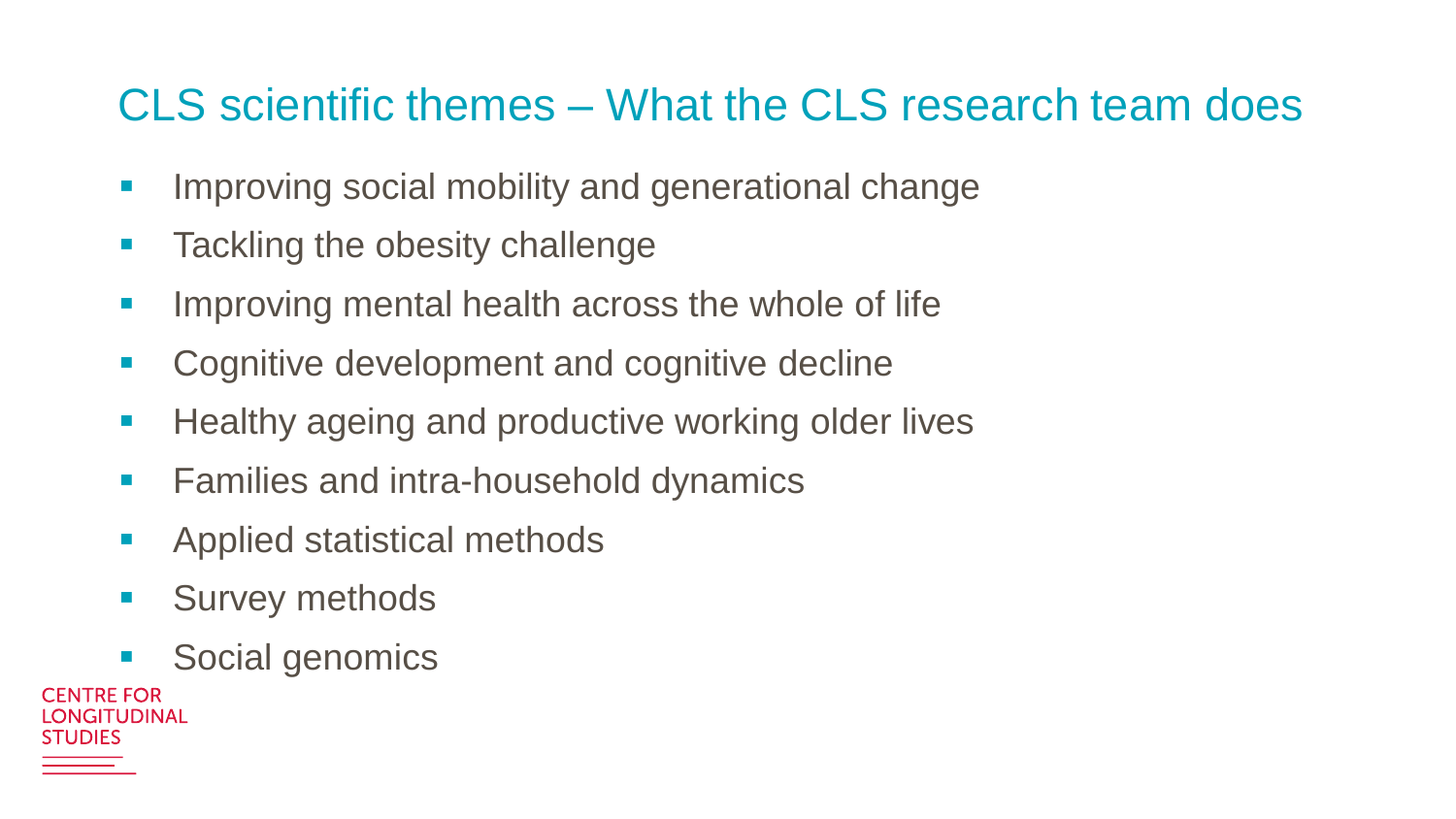

# COVID-19 Survey in Five National Longitudinal Studies

**CENTRE FOR LONGITUDINAL STUDIES**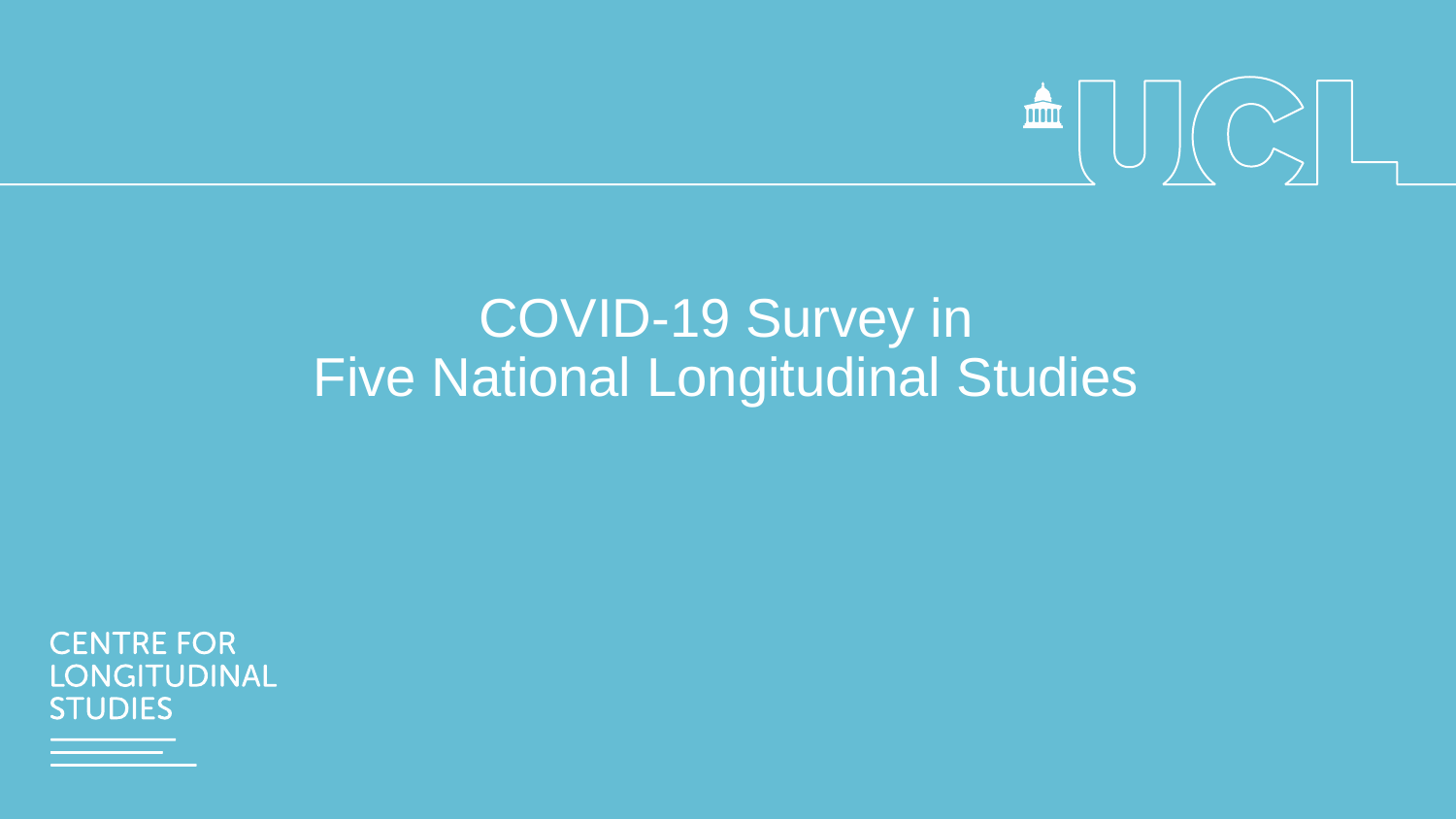Aim: To understand economic, social and health impacts of COVID-19 crisis, the extent to which it is widening or narrowing inequalities, and the lifelong factors which shape vulnerability and resilience to its effects

CENTRE FOR **IONGITUDINAL** STI IDIFS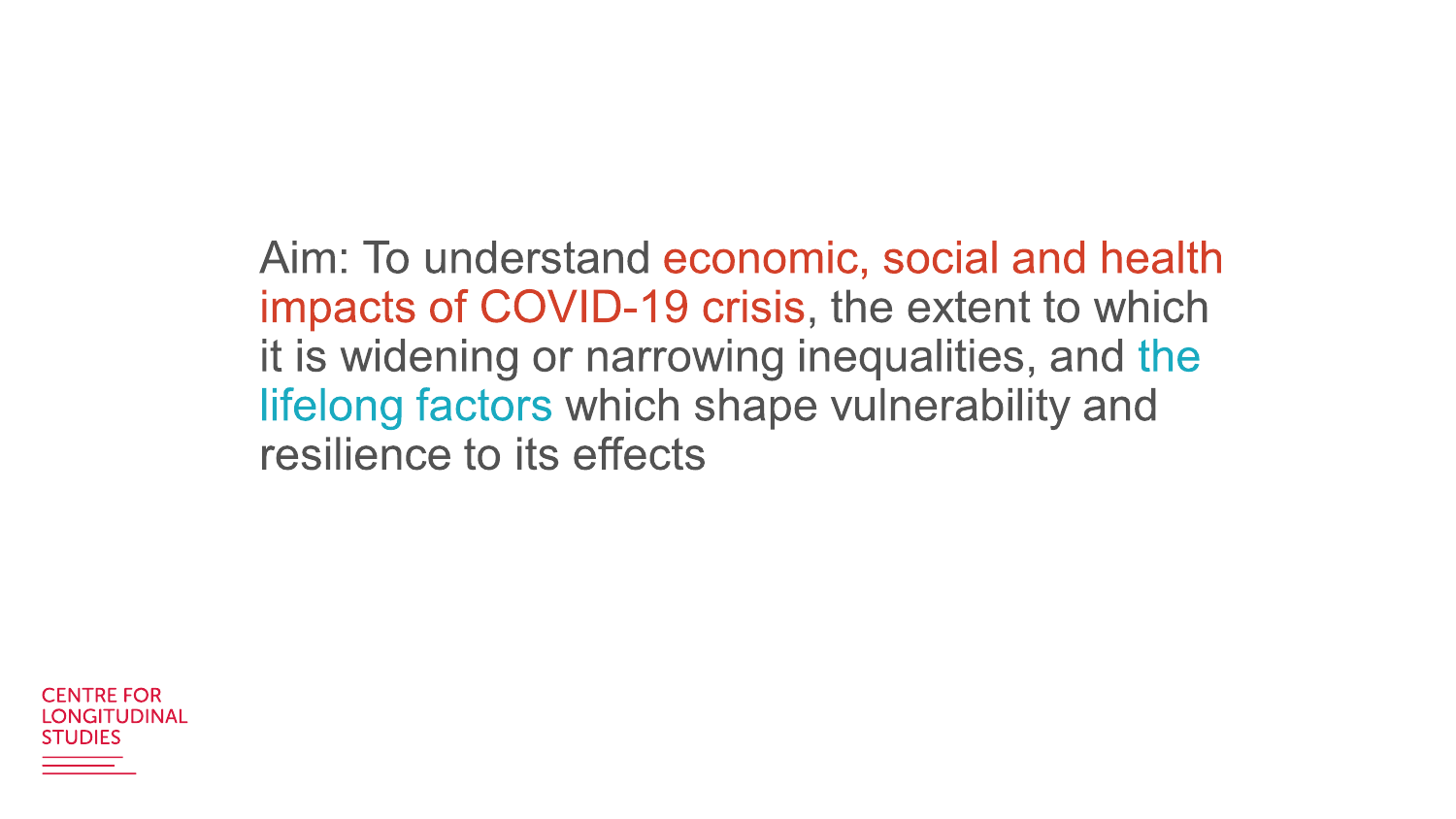## **Design**

#### **May 2020**: W1. Web-only

- **Conducted in house using Qualtrics.**
- **Target sample only cases with email addresses.**

**CENTRE FOR** I ONGITUDINAL

TUDIES

### **Sept 2020**: W2. Web-only

- **Externally commissioned to Kantar Public.**
- **Target sample all eligible cases.**
- **Postal and text contact/reminders.**
- **EXECUTE: Incentives for Next Steps.**
- **Jan 2021**: W3. Web plus telephone
	- **Includes telephone follow-up (targeted).**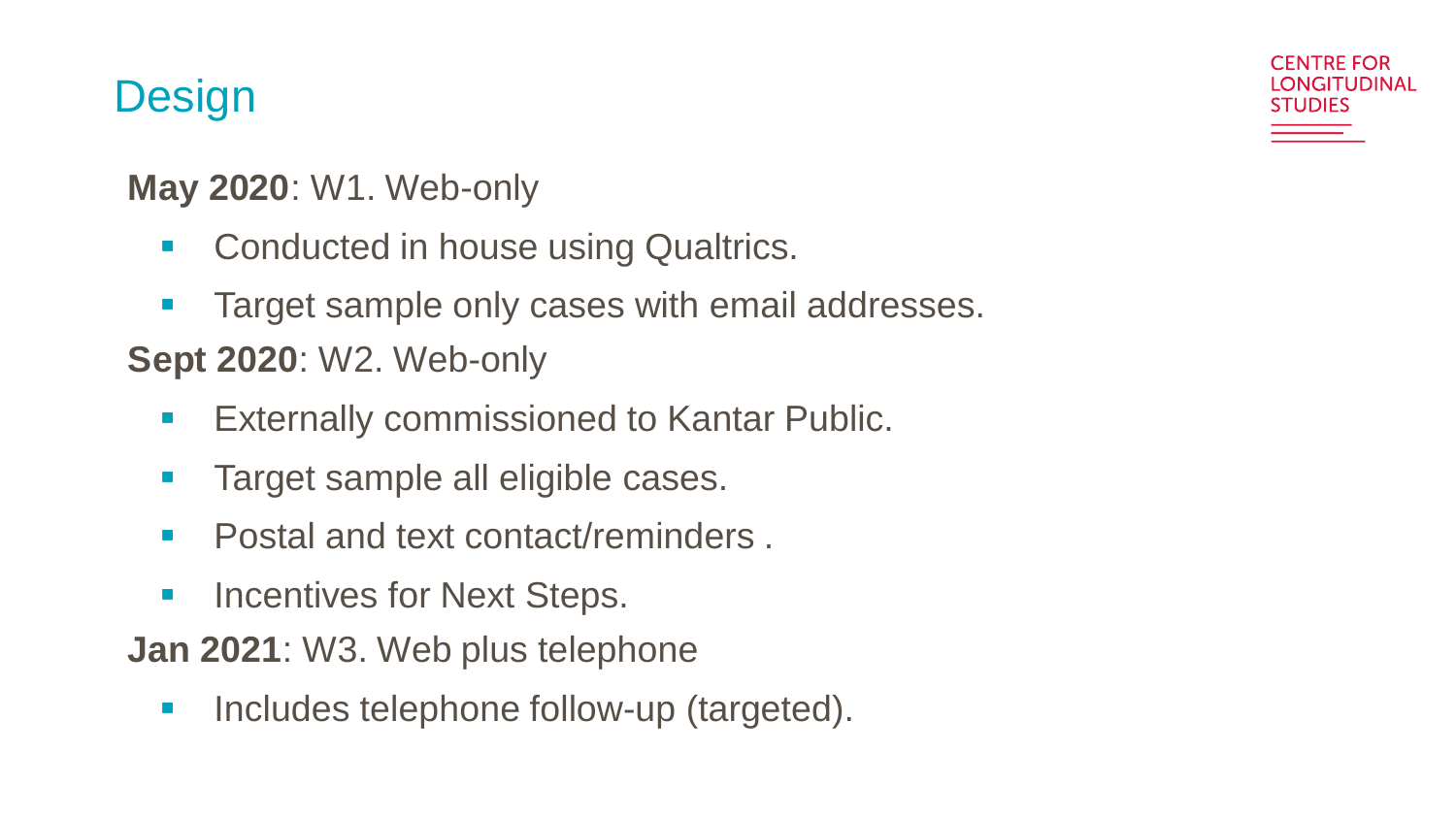Wave 1 response



■ Total achieved sample: 18,042; response rate: 35.7% (37.5% excluding MCS parents).

| <b>Cohort</b>             | <b>Issued</b><br>sample | <b>Response within</b><br><b>issued sample</b> |  |
|---------------------------|-------------------------|------------------------------------------------|--|
| <b>NSHD</b>               | 1,843                   | 1,258 (68.3%)                                  |  |
| <b>NCDS</b>               | 8,943                   | 5,178 (57.9%)                                  |  |
| <b>BCS70</b>              | 10,458                  | 4,223 (40.4%)                                  |  |
| <b>Next Steps</b>         | 9,380                   | 1,907 (20.3%)                                  |  |
| <b>MCS cohort members</b> | 9,946                   | 2,645 (26.6%)                                  |  |
| <b>MCS parents</b>        | 9,909                   | 2,831 (28.6%)                                  |  |

- Wave 2 achieved sample over 25k.
- Wave 3 target sample size c. 30k.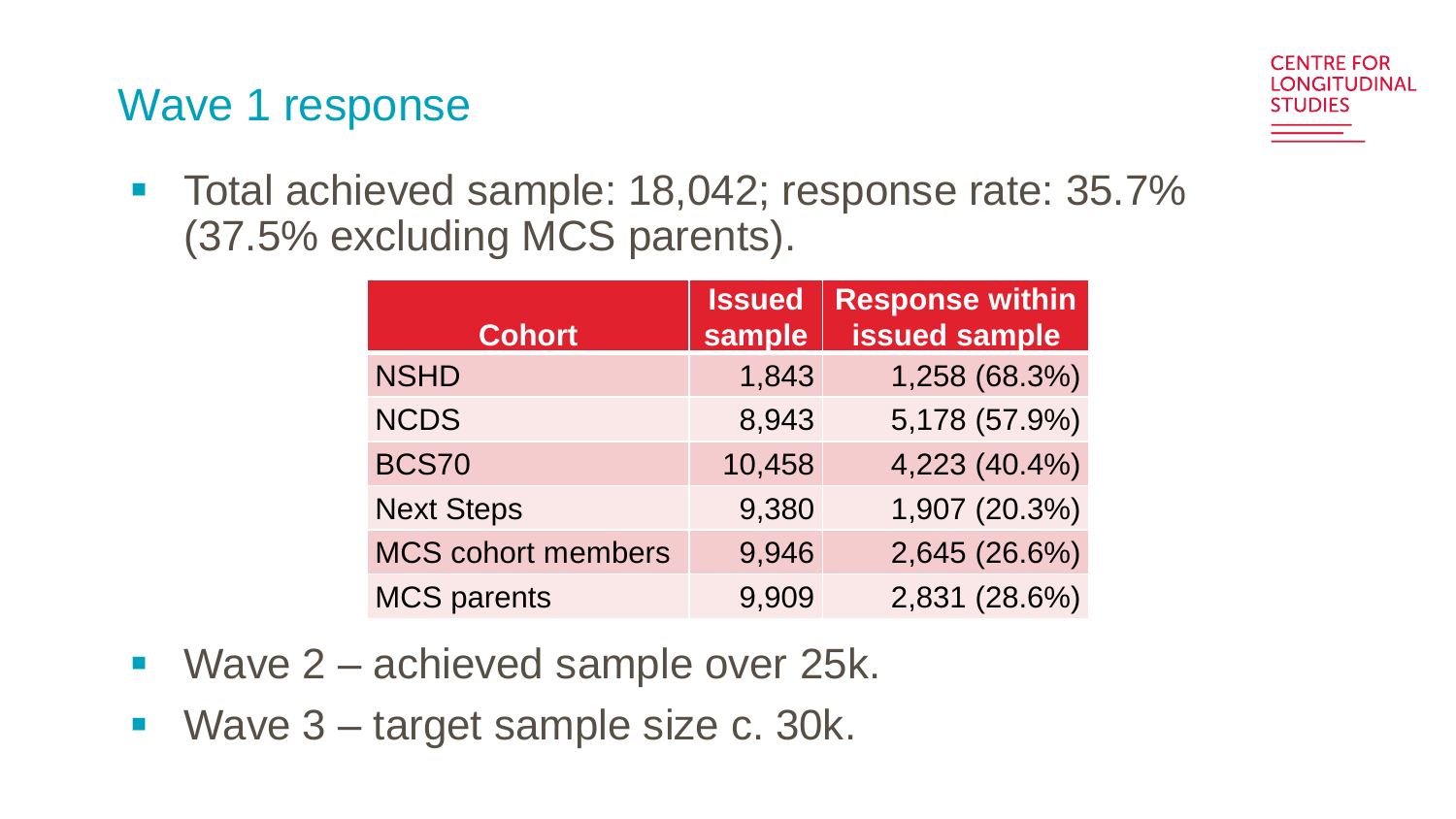## Wave 1 topics

- **Physical health (including COVID-19)**
- **Time use**
- **Family and household**
- **Financial situation and benefits**
- **Employment and education**
- **Health behaviours**
- **Mental health and social connectedness**
- **An open question was also included**

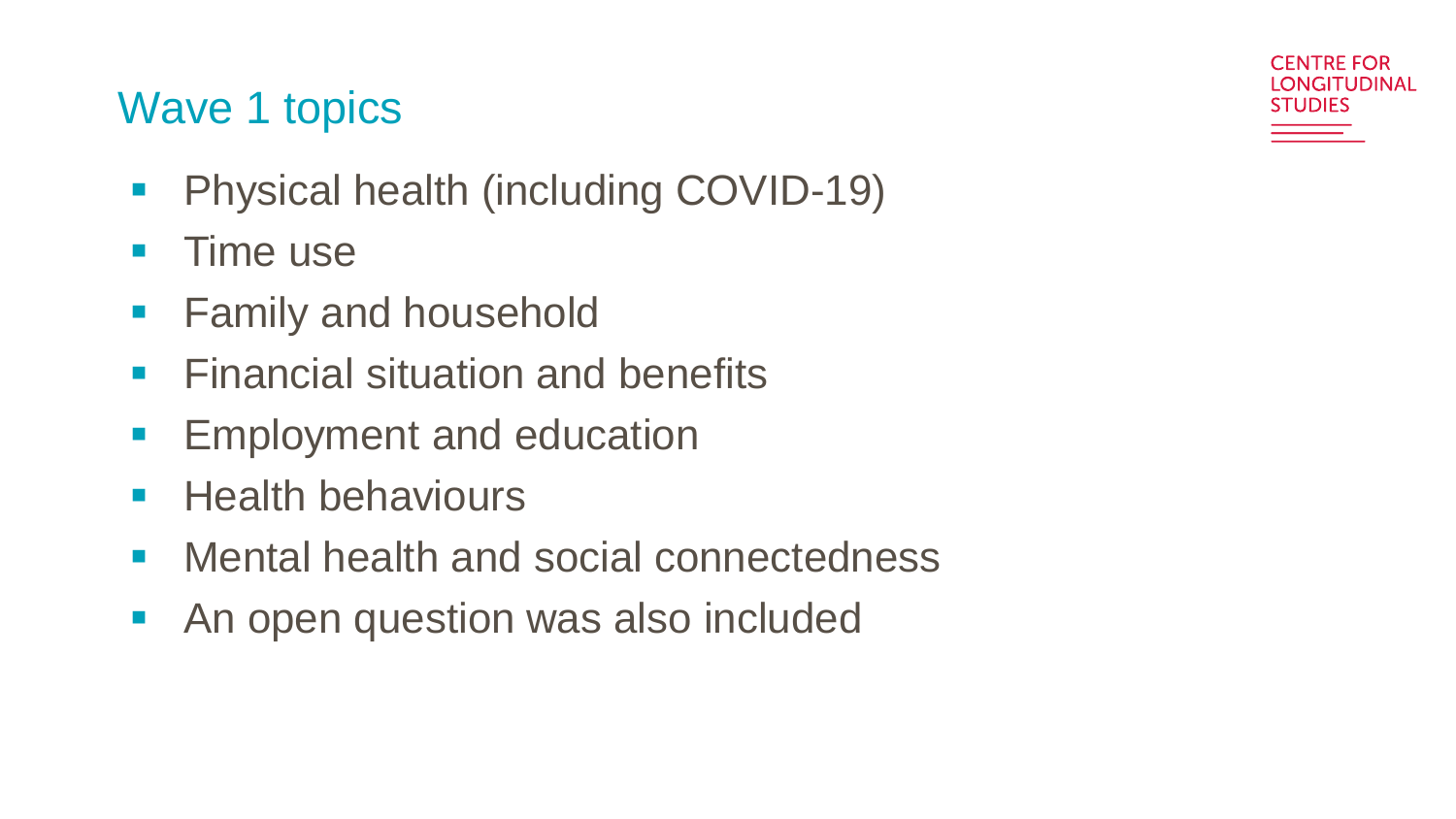### Wave 1 outputs

- Data available from UK Data Service
- **Briefing papers**
- **Pre-prints/journal articles**
- **Press coverage**
- **Resources**



#### **PUBLICATION**

Mental health during lockdown: evidence from four generations - initial findings from COVID-19 surveys

#### **PUBLICATION**

Finances and employment during lockdown - initial findings from COVID-19 survey

#### **PUBLICATION**

Parental involvement in home schooling and developmental play during lockdown - initial findings from COVID-19 survey

**CENTRE FOR LONGITUDINAL** 

**STUDIES**